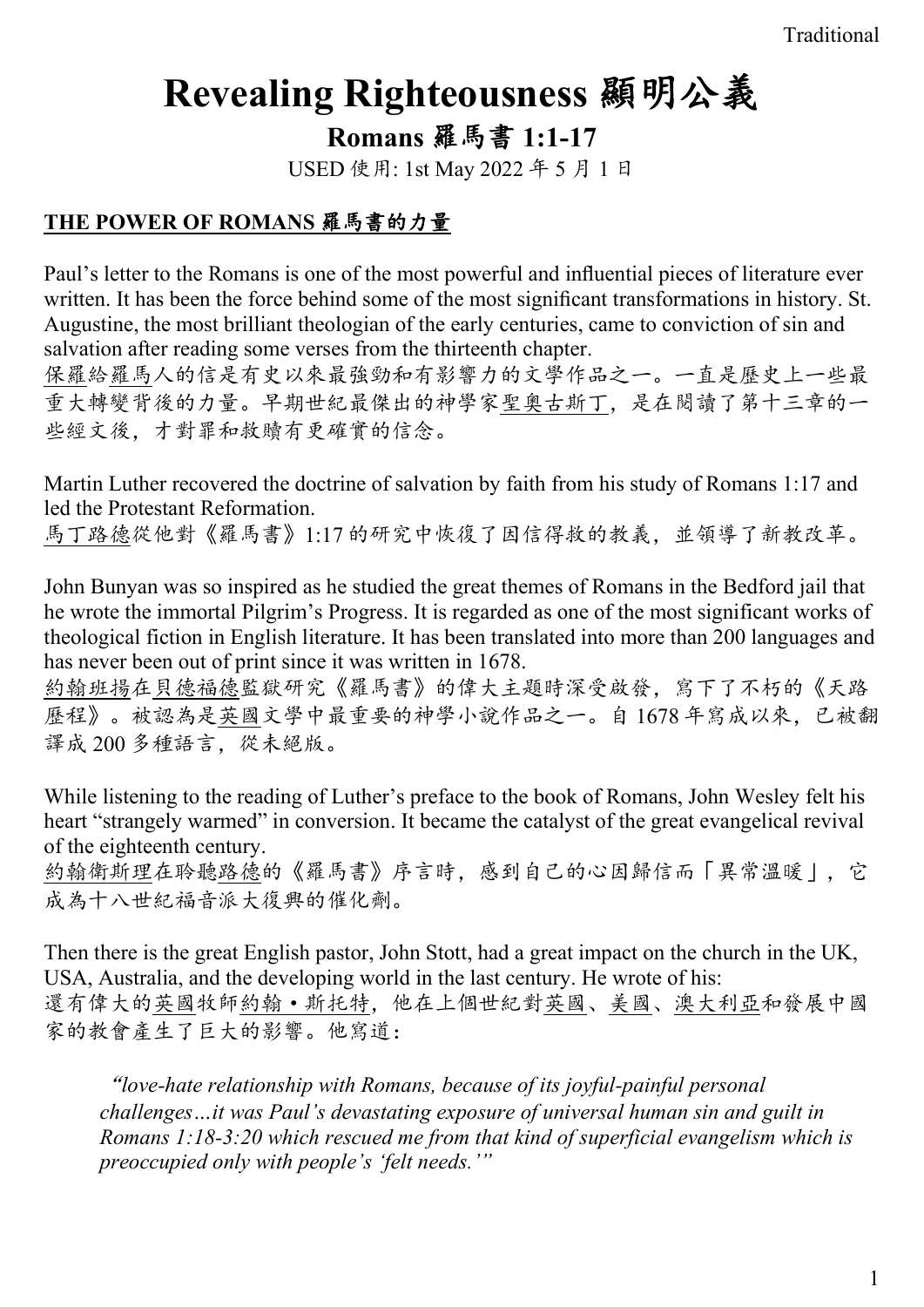「與《羅馬書》的愛恨關係,因為它是快樂與痛苦的個人挑戰…正是保羅在《羅 馬書》*1:18-3:20* 中對人類普遍的罪惡和罪疚的毀滅性揭露,才將我從那種膚淺的 只專注於滿足人們的「感覺需求」的傳福音中解救出來。」

There is no doubt about the power of the book of Romans to radically change lives. The reason Romans has proved to be so life-changing and history-shaping is because it is about the gospel. The gospel changes lives.

《羅馬書》從根本上改變生命的力量是毫無疑問的。《羅馬書》被證實為如此改變生命 和塑造歷史的原因是因為它是關於福音的。福音改變生命。

Including the author of Romans, the Apostle Paul. He was formerly known as Saul of Tarsus. A Jewish, law-abiding Pharisee, famous for his aggressive attempts to stop Christianity. 包括《羅馬書》的作者使徒保羅。他以前被稱為大數的掃羅。一個遵紀守法的猶太法利 賽人,以積極阻止基督教而聞名。

Until that was, the resurrected Jesus appeared to him on his way to persecute more Christians. Saul of Tarsus became Paul – his Greek name – apostle to the Gentiles. We see that in the first verse: *Paul, a servant of Christ Jesus, called to be an apostle and set apart for the gospel of God.*

直到,復活的耶穌在他去迫害更多基督徒的路上向他顯現。大數的掃羅成為了保羅…他 的希臘名字…外邦人的使徒。我們在第一節經文中看到:基督耶穌的僕人保羅,蒙召為 使徒,奉派傳上帝的福音。

#### The Gospel is what Paul's life is all about. 福音是保羅生命的一切。

Paul was writing this letter to the Christian church at Rome in about AD57. He was most likely writing to them during his third missionary journey while he was in Corinth. 保羅在公元 57 年左右給羅馬的基督教會寫了這封信。他很可能是在哥林多,在他的三次 的傳教旅程中給他們寫信。

He was writing to a group of Christians he had never met, because he wanted them to understand this gospel, and to experience gospel freedom. His goal for them was transformation. He describes this goal in v13 as *a great harvest amongst them.*  他寫給一群他素未謀面的基督徒,因為他希望他們明白這個福音,體驗福音的自由。他 對他們的目標是轉變。他在13節中描述他的目標是「要在你們中間得些果子。」

He wants the Christians to be encouraged to apply the gospel in all areas of life, and for the non-Christians to discover gospel freedom. 他希望鼓勵基督徒在生命的各個方面應用福音,並讓非基督徒發現福音的自由。

### **WHO IS THE GOSPEL** 誰是福音?

The word GOSPEL shows up more in the first 17 verses than anywhere else in Romans. In fact, the word gospel appears per phrase in these verses than anywhere else in the Bible.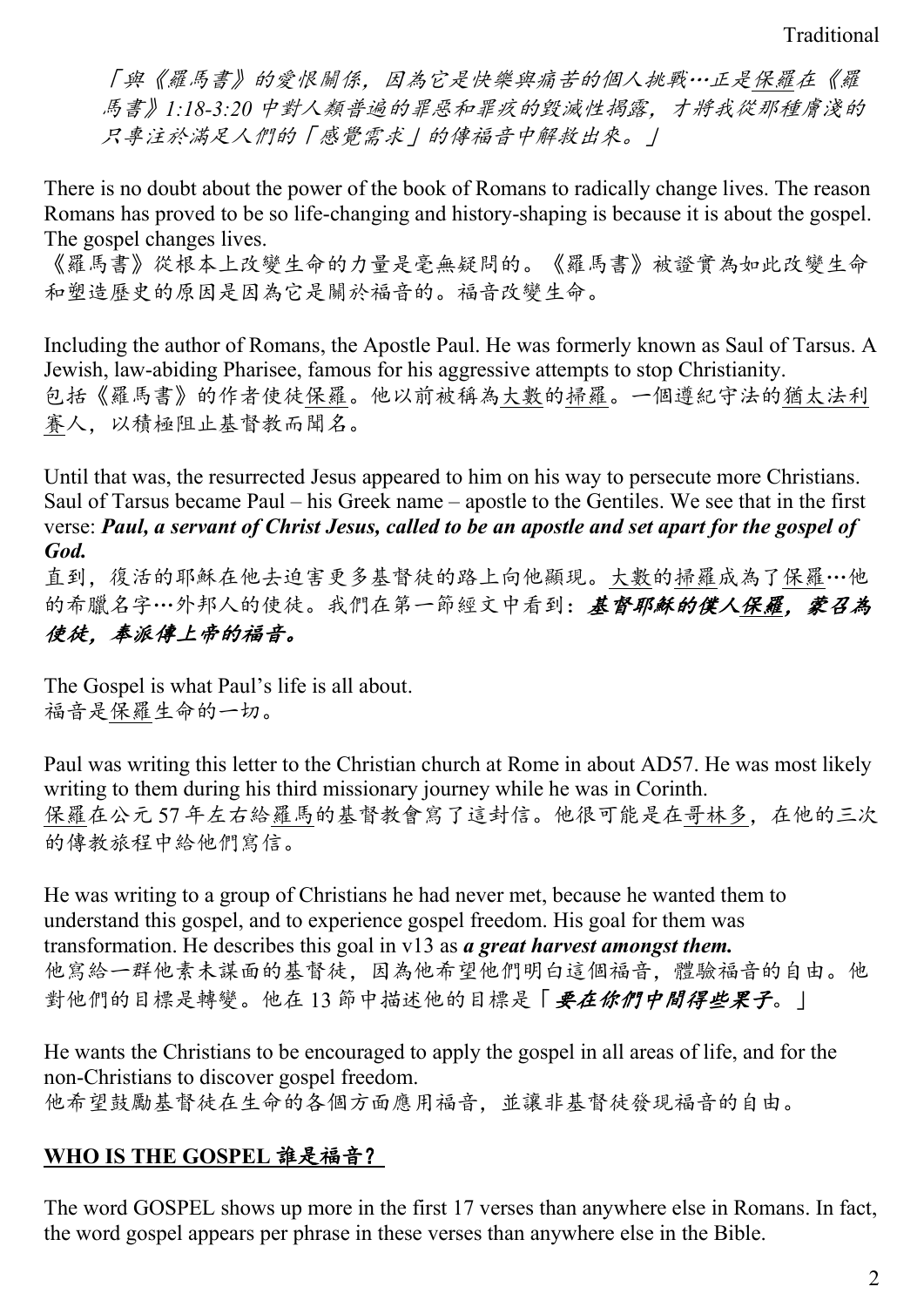「福音」這個詞在《羅馬書》一章的前 17 節中出現的次數比整本書的其他任何地方都 多。事實上,「福音」這個詞在每節經文中出現的次數比聖經中任何其他地方都多。

The word GOSPEL is literally, 'GOOD HERALD'. In the first century, if on a far-flung battlefield an emperor won a great victory which secured his peace and established his authority, he would send heralds to declare his victory, peace and authority. The gospel is an announcement – a declaration.

「福音」這個詞的字面意思是「好訊息」。公元一世紀,如果一位皇帝在遙遠的戰場上 大獲全勝,獲得了和平,確立了自己的權威,他就會派使者宣布他的勝利、和平和權 威。「福音」是一個宣告…一個宣言。

The Christian gospel is NOT good advice to be followed; it is news, good news about what has been done. The essence of the Christian message is good, joyful, news. 基督教福音不是要用來遵循的好建議。是信息,關於已經完成的事情的好消息。基督教 信息的精髓是好的、快樂的、新聞。

This is the difference between the Christian faith and every other philosophy and religion. Only Christianity is good news, and not advice on how to get connected with God. It's about something that's been done for us.

這是基督教信仰與其他所有哲學和宗教的區別。只有基督教是好消息,而不是關於如何 與上帝聯繫的建議。是關於已經為我們所完成做好了的事情。

I reckon the average person on the street thinks the essence of Christianity would be to live like Jesus or follow the 'golden rule' of do to others as you would want them to do to you. That's a great idea by the way. Imagine what good could come of that!

我估計大街上的普通人都會認為基督教的精髓是像耶穌一樣生活,或遵循你們想要人怎 樣待你們,你們也要怎樣待人的「守則」。順便說一句,這是個好主意。想像一下會帶 來什麼好處!

I'm all for it, but its not good news. It's not the heart of Christianity. What do you think the essence of Christianity is? Is it mainly about what you need to do, or is it mainly about what he has done outside of you but for you?

我完全贊成,但這不是好消息。這不是基督教的核心。你認為基督教的精髓是什麼?主 要是關於你需要做什麼嗎,還是主要是關於他在你之外而為了你做了什麼?

What we are told here is that Paul has been commissioned by God to be the herald of this news to the Gentile world. This gospel is not Paul's, it is OF GOD as we are told in v1. 這裡告訴我們的是,上帝委託保羅向外邦人傳講這個消息。這福音不是保羅的,而是上 帝的,正如我們在第 1 節中所看到那樣。

Neither is the gospel a new idea. We are told in v.2 that God promised the gospel *beforehand through his prophets in the Holy Scriptures*. The whole Bible points forward to this announcement. They are the platform on which Paul stands, so to speak, as God's herald. 福音也不是一個新的觀念。第2節告訴我們,「這福音是上帝從前藉眾先知,在聖經上 所應許的。」整本聖經都指向這個宣告。可以說是保羅作為上帝的使者所站的平台。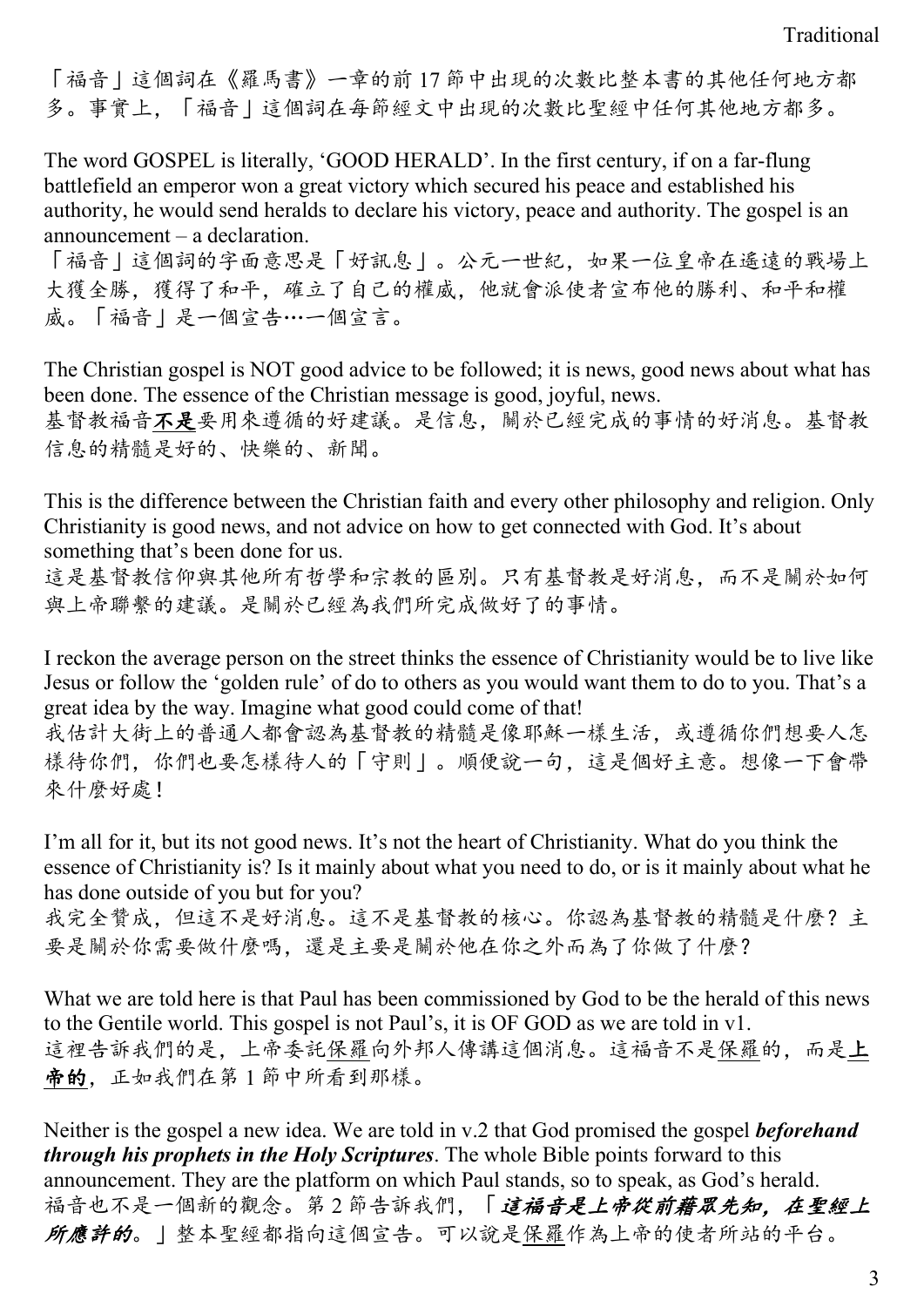It is not until we get to v.3 that we see the gospel is not an idea but a person. It's a WHO not so much as a WHAT. The content of the gospel is God's Son. We never grasp the gospel, or experience its implications, until we understand that it is not fundamentally a message about our lives, dreams and hopes.

直到我們讀到第3節,我們才看到福音不是一個想法,而是一個人。與其說「什麼 是」,更應說是「誰」。福音的內容是神的兒子。我們永遠不會領會福音,或體驗它的 含義,直到我們明白它根本不是關於我們的生命、夢想和希望的信息。

The gospel speaks about, and transforms, all those things, but only because it isn't about us. It is a declaration about God's Son.

福音談論並改變了所有這些事情,但這只是因為它與我們無關。福音是關於上帝的兒子 的宣言。

Verse 3 tells us this Son was fully human. He was also the one who fulfilled the promises of Scripture as the descendant of David – King of Israel about a millennium before Paul. God had promised to David that through his family he would produce the ultimate, universal, final King. The Christ. The Messiah.

第3節告訴我們,這個兒子是個完全的人。他也是作為大衛…約在保羅之前一千年的以 色列國王…的後裔來履行《聖經》應許的人。上帝應許大衛,藉著他的家庭,他將產生 最終的、普遍的、最終的君王。基督。彌賽亞。

Verse 4 tells us this Son is also divine. The Son was *declared with power to be the Son of God, by his resurrection from the dead.* This is simply saying that the empty tomb is the great declaration of who Jesus is, and that his resurrection declares his right to rule all things as the only one to conquer death.

第4節告訴我們,這個兒子也是神聖的。聖子因從死人中復活,用大能顯明他是上帝的 兒子。這就是說空墳墓是耶穌是誰的偉大宣言,他的複活表明他有權統治萬物,是唯一 戰勝死亡的人。

It is not until the end of v4 that we get a name*: Jesus Christ our Lord*. This is who Paul proclaims.

直到第4節的結束,我們才得到一個名字:我主耶穌基督。這就是保羅所宣告的。

## **WHAT IS THE GOSPEL** 什麼是福音**?**

To get to the WHAT of the gospel we need to skip down to verse 17: *For in the gospel the righteousness of God is revealed —a righteousness that is by faith from first to last, just as it is written: "The righteous will live by faith."*

要了解福音的內容,我們需要跳到第17節:因為上帝的義正在這福音上顯明出來;這 義是本於信,以至於信。如經上所記:「義人必因信得生。」

This the verse that transformed the Roman Catholic German monk, Martin Luther. He had been taught that God required him to live a righteous life to be saved. He had grown to hate God for requiring him to do what he could not, and for leaving him alone to fail.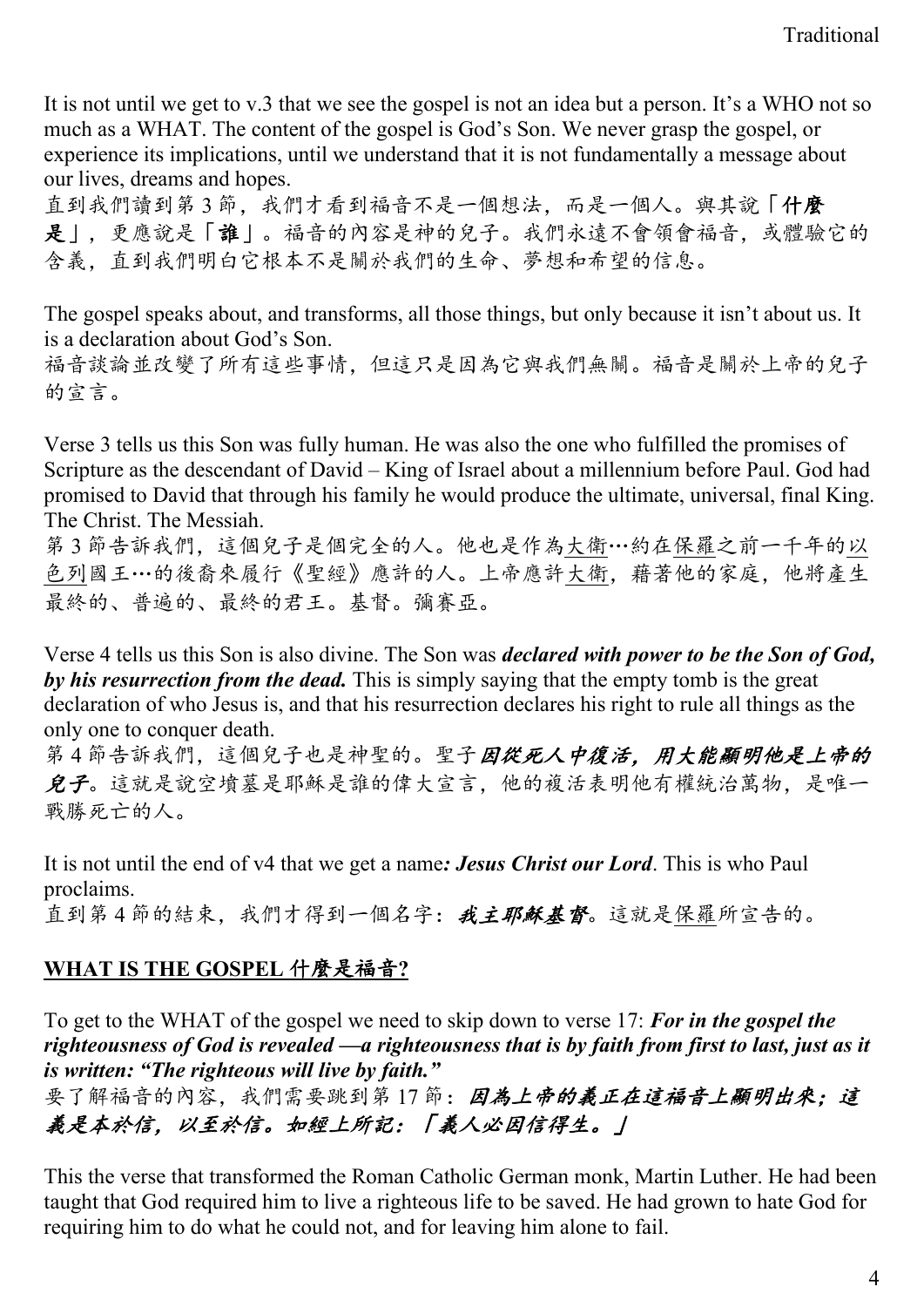是這節經文改變了德國的羅馬天主教僧侶馬丁路德。他被教導上帝要求他過正義的生命 才能得救。他因為上帝要求他做他做不到的事情,並讓他獨自在失敗,而越來越恨他。

This is how he explains his transformation. "*I laboured diligently and anxiously as to how to understand Paul's word…the expression 'the righteousness of God' blocked the way, because I took it to mean that righteousness whereby God is righteous and deals righteously in punishing the unrighteous.*

以下是他如何解釋他的轉變。「我為如何理解保羅的話努力而焦急…「神的義」這個詞 擋住了路,因為我認為它是指神的公義並公義地懲罰不義的人。

*Although an impeccable monk, I stood before God as a sinner…therefore I did not love a righteous and angry God, but rather hated and murmured against him…then I grasped that the righteousness of God is that righteousness by which through grace and sheer mercy God justifies us by faith.* 

雖然我是一個無可挑剔的修道士,但站在神面前我是個罪人…所以我不愛一個公 義憤怒的神,而是恨他、埋怨他…然後我領悟到神的公義就是藉著恩典和純粹憐 憫神憑信使我們稱義。

*Thereupon I felt myself to be reborn and to have gone through open doors into paradise…I broke through.*  於是我覺得自己重生了,穿過敞開的大門進入天堂……我突破了。

The gospel is about Jesus Christ and the achievement of it is that in it a *righteousness from God is revealed.*

福音是關於耶穌基督的,而成就的是在其中上帝的義正在這福音上顯明出來。

We get a pretty good handle on what 'righteousness' means by simply asking what it means to be right with your school, workplace, government, or another person? It's a positional word. It means to have a good standing, to be in a right relationship with. They accept you because there is no record of wrong against you. There aren't debts or liabilities against your name. 藉著簡單地詢問與您的學校、工作場所、政府或其他人正確相處表示什麼,我們可以很 好地理解這「義」的含義。這是一個位置的詞。表示有良好的信譽,與正確的關係。他 們接受你是因為沒有對你不利的記錄。您的名字上沒有欠債或負債。

Verse 17 says that this right position before God comes FROM God. God has done something through his Son Jesus that means we have a right standing before him. Jesus has done something to change God's regard for us…his relationship to us.

十七節說,這在神面前的正確地位是從神而來的。上帝藉著他的兒子耶穌做了一些事 情,表示我們因此在他面前有正確的地位。耶穌做了一些事情來改變上帝對我們的看 法…他與我們的關係。

In fact, regard us to such a degree that in v7 he boldly declares that these Christians in Rome are *loved by God*.

事實上,把我們放在這樣的程度,以至於他在第 7 節中大膽地宣稱在羅馬的這些基督徒 是為上帝所愛。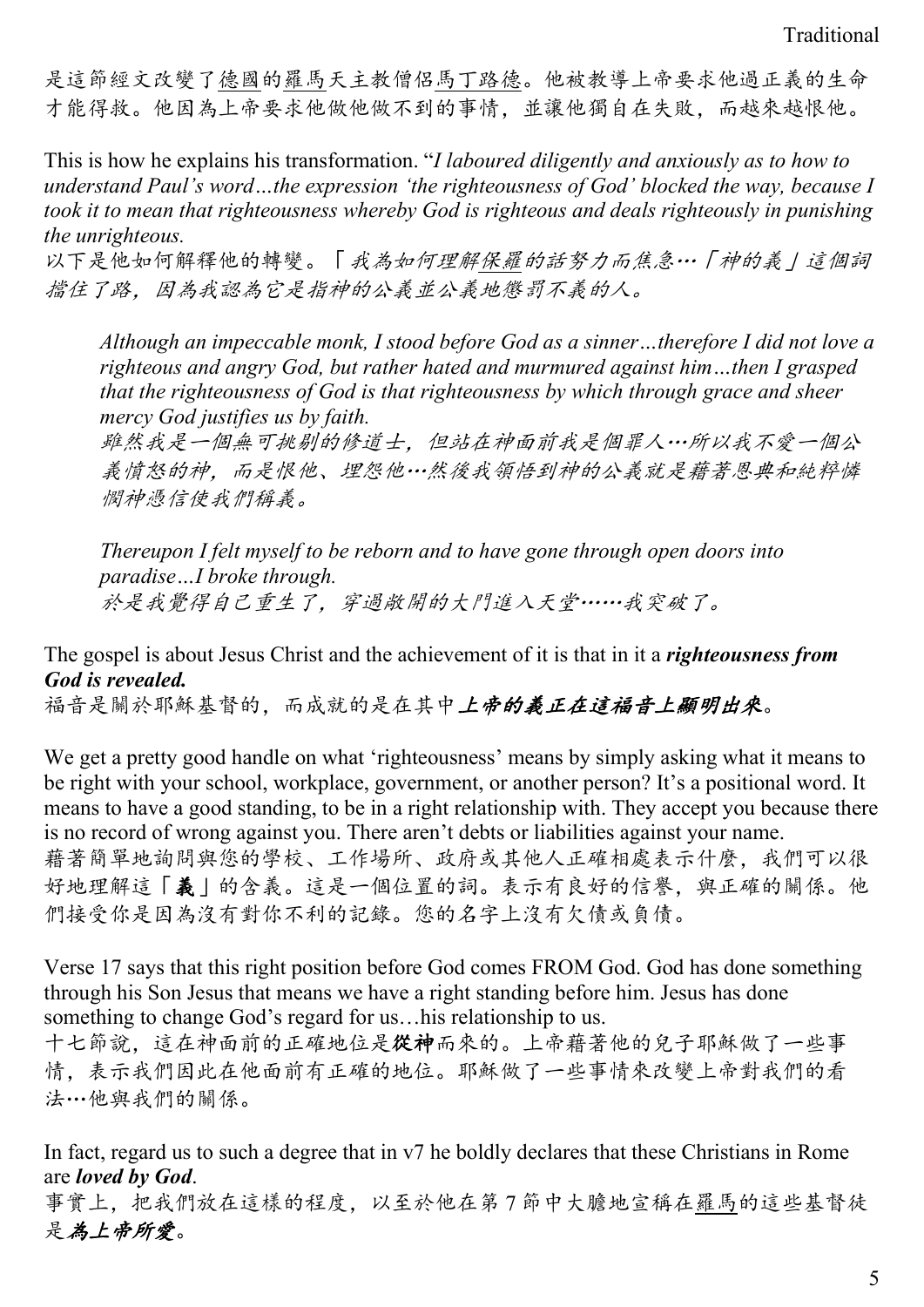What is that? What is it that Martin Luther discovered and caused him to – in his words – *break through*. He discovered the gospel is more than just forgiveness. Forgiveness is one of the wonderful benefits of the gospel but not the only.

那是什麼?馬丁路德發現了什麼並讓他…用他的話來說…突破了。他發現福音不僅僅是 寬恕。寬恕是福音的奇妙益處之一,但不是唯一的。

Imagine a person in prison for life, guilty of crimes they have committed against humanity. How do they get a new life? They need to be pardoned. Imagine that happens. The Governor of NSW gifts them with a pardon, and they are walked to the front door and released. 想像一個被終身監禁的人,因犯下了危害人類的罪行。他們如何獲得新的生命?他們需 要被赦免。想像一下這種情況發生了。新州的州長赦免了他們,他們被帶到大門並被釋 放。

Wow, they have a new life! Well, not really. There is a long road ahead to rebuild life. The salvation that the Christian Gospel brings is not so much a pardon that gets you out of prison, its also getting an Order of Australia Medal, a home, family, overflowing bank accounts, a social life on top of that.

哇,他們有了新的生命!嗯,卻不是真的。還有很長的路要走去重建生命。基督教福音 所帶來的救贖不單是讓你出獄的赦免,更包括獲得澳大利亞勳章,一個家,一個家庭, 滿溢的銀行賬戶,還有重要的社交生命。

Some imagine that the Christian gospel is like the richest person in Australia paying off the debt of a bankrupt individual. Its more like the richest person in Australia swapping bank accounts.

有些人認為基督教福音就像澳大利亞最富有的人還清了一個破產人的債務。它更像是與 澳大利亞最富有的人交換銀行賬戶。

2 Corinthians 5:21 captures it for us: *God made him who had no sin to be sin for us, so that in him we might become the righteousness of God*.

《哥林多後書》5:21 精確的指明給我們:上帝使那無罪的,替我們成為罪,好使我們在 他裏面成為上帝的義。

That means Jesus was treated the way our sins deserved. The sinless one took our sin on himself and received the just punishment for it, so that we might be right with God. It's a legal declaration of right standing. We are covered with all of Jesus' awards, and assets, and friends, and family, and worth…so to speak. We are covered with his glory. All the honour that he deserves in on us. The immeasurable, holy, limitless, glorious God delights in us! In Jesus, God approves of you.

這表示耶穌得到了的對待是我們跟據我們的罪應得的。那無罪的將我們的罪轉嫁到他自 己身上,並因此受到公正的懲罰,這樣我們就可以與神和好。這是正確位置的法律聲 明。我們,可以這麼說是,擁有了耶穌所有的獎賞、資產、朋友、家人和價值。我們被 他的榮耀所覆蓋。他應得的所有榮譽都歸於我們。無量、聖潔、無限、榮耀的神喜悅我 們!在耶穌裡,上帝對你作出認可。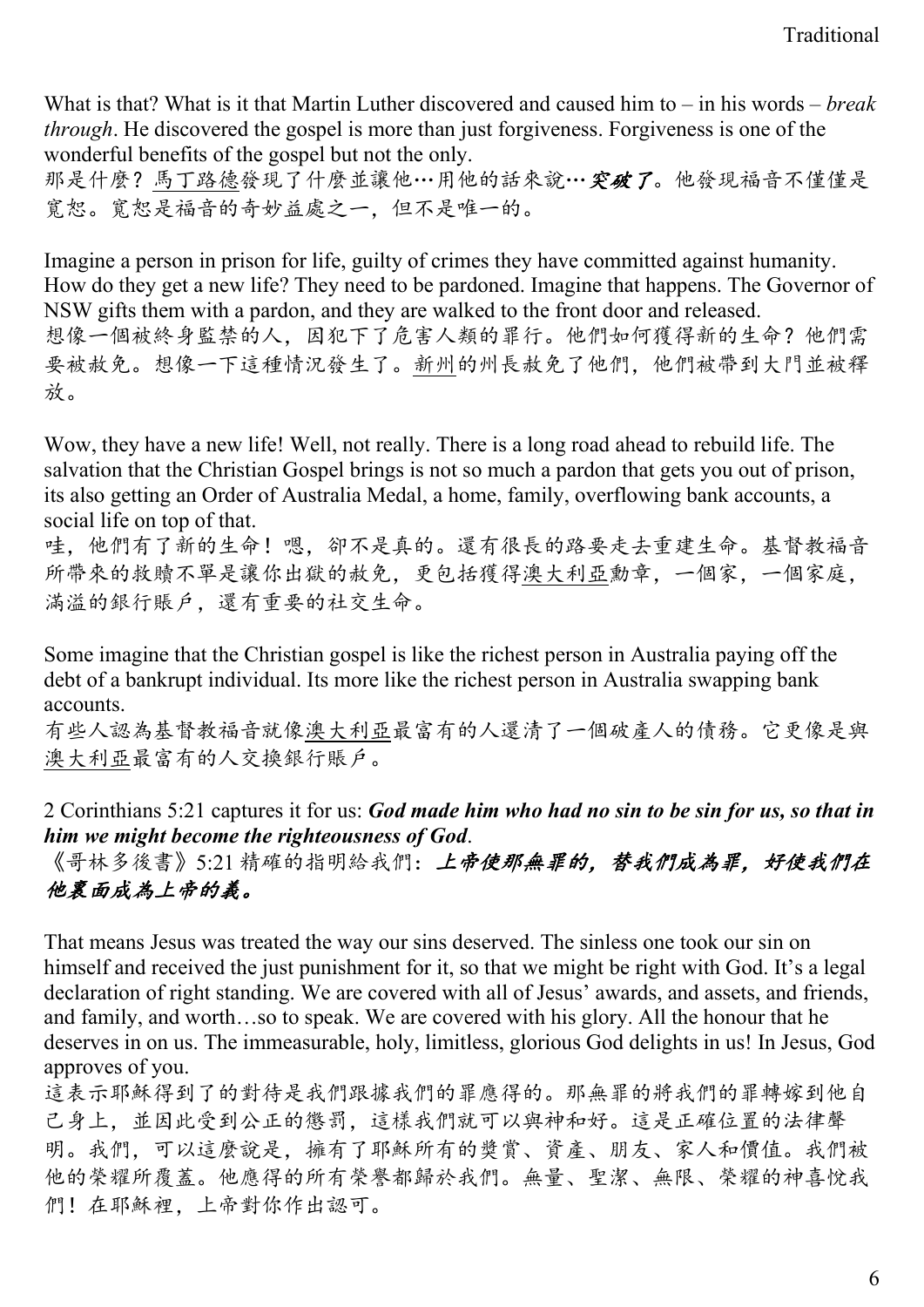## **THE POWER OF THE GOSPEL** 福音的力量

We've touched on who the Christian gospel is and what it achieves, and lastly, its also important to get a grasp on the power of the gospel to be transformed. 我們已經談到了基督教福音是誰以及它所取得的成就,最後,掌握福音轉變的力量也很 重要。

Verse 16: *I am not ashamed of the gospel, because it is the power of God that brings salvation to everyone who believes.* 第16節,我不以福音為恥;這福音本是上帝的大能,要救一切相信的。

This is not saying the gospel brings the power of God, or it results in the power of God, or leads to the power of God. It IS the power of God. 並不是說福音帶來神的大能,或成為神的大能,或導致神的大能。福音本是上帝的大 能。

When we hear it, and understand it, and grasp hold of it, to the degree that we get the gospel into our lives, is the degree that the power of God is working in our lives. 當我們聽到它、理解它、抓住它時,我們將福音帶到我們生命中的程度,就是上帝的能 力在我們生命中運行的程度。

There is a difference between understanding the gospel as an idea and experiencing it as a power in your life. Which is what I assume Luther means when he writes of breaking through. 將福音理解為一種想法與將其視為生命中的一種力量是有區別的。這就是我認為路德寫 突破時的意思。

What might the power of God look like in our lives? One thing is the gospel becomes offensive to us. Notice that connected to the power of God in v.16 is Paul's statement that he is not ashamed of it. That means there are people who are ashamed or offended by it. 上帝的力量在我們的生命中會是什麼樣子?一件事是福音變得冒犯了我們。請注意,在 第 16 節中,保羅與有關上帝的大能的聲明是,他並不以福音為恥。這表示有些人對它感 到羞恥或冒犯。

Everybody who hasn't experienced gospel transformation finds it crazy. But it's one of the necessary steps to experiencing its power. It's offensive because it tells us that salvation is free and undeserving. It tells us we are such spiritual failures that the only way to gain salvation is for it to be a complete gift.

每個沒有經歷過福音轉變的人都會覺得這很瘋狂。但這是體驗其力量的必要步驟之一。 這是冒犯的,因為它告訴我們救恩是免費的和不配得的。它告訴我們,我們是如此的屬 靈失敗,以至於獲得救恩的唯一方法就是讓它完全成為一個的禮物。

It also tells us that we are so wicked that only the death of the Son of God could save us. That's offensive to modern self-expression and the belief in the innate goodness of all people. 它還告訴我們,我們是如此邪惡,以至於只有上帝兒子的死才能拯救我們。這是對現代 自我表達和對所有人與生俱來的善良的信念的冒犯。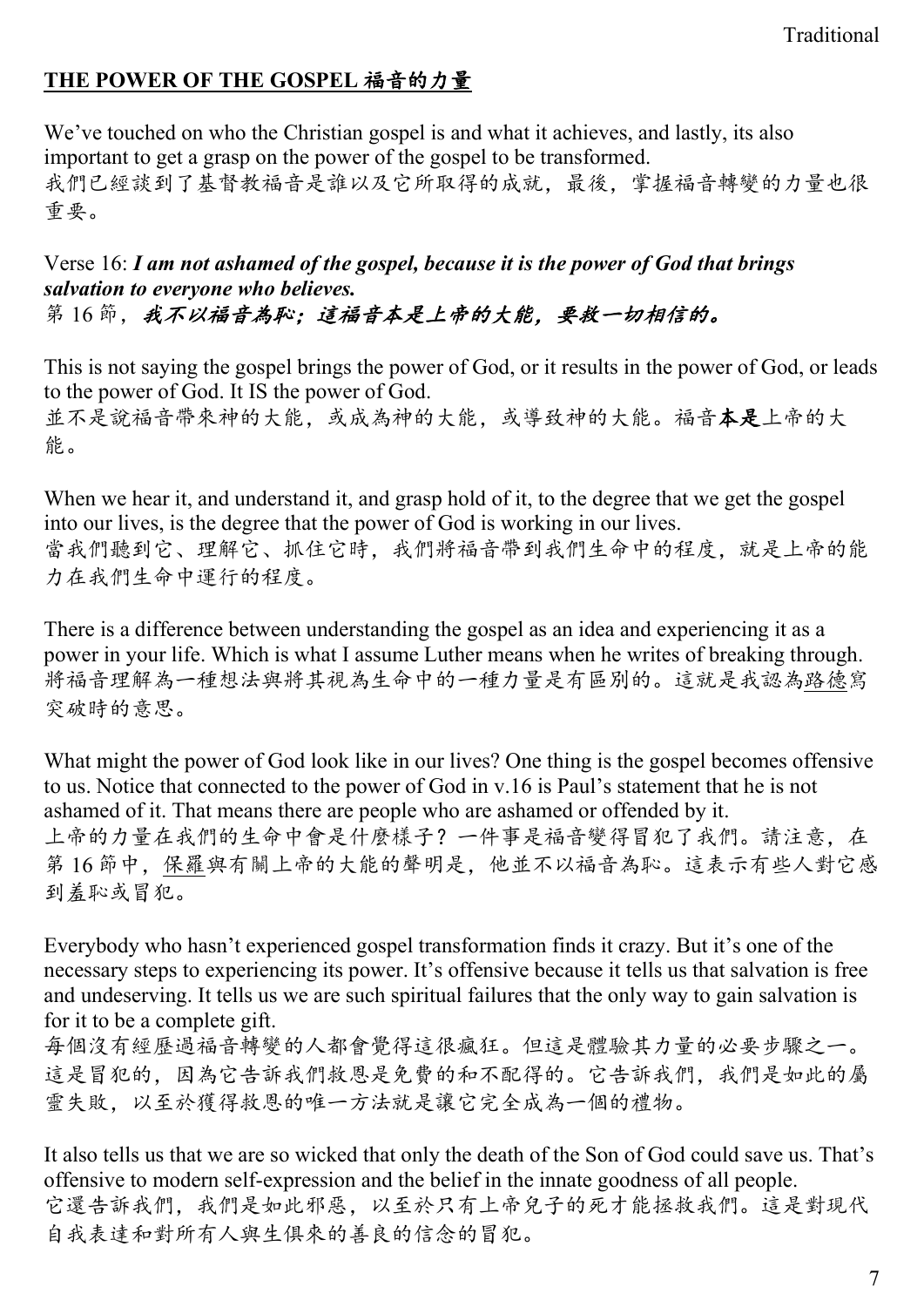Its also offensive because it says that no so called 'good' person can be saved. The nice person cannot find God in their own way.

也因為它說沒有所謂可以得救的「好」人很冒犯,。好人無法以自己的方式找到上帝。

Its also offensive because the gospel tells us salvation came through suffering and serving not conquering and destroying. That's offensive to those who want a comfortable and easy life. It's offensive to conservatives and progressives, East and West, male and female, rich and poor, the wise and foolish, young and old, to everyone.

也是因為福音告訴我們救恩來自苦難和事奉,而不是征服和毀滅而令人反感的。對那些 想要舒適輕鬆生命的人來說是一種冒犯。對保守派和進步派、東方和西方、男性和女 性、富人和窮人、聰明人和愚蠢的人、年輕人和老年人、每個人都是冒犯的。

If you don't feel the offensive of the gospel, you don't know what it claims and so can't be experiencing its power. When you start to wrestle with it then it unsettles you and disturbs you. 如果你沒有感受到福音的冒犯,你就不知道它聲稱什麼,所以就無法體驗它的力量。當 你開始與它搏鬥時,它會讓你不安並打擾你。

The second way evidence that we are breaking through and the gospel power of God is at work in our lives is in v.7: *To all in Rome who are loved by God and called to be his holy people*. The gospel declares that we are loved by God in Jesus Christ. But if we are loved and know we are loved then we called, invited, attracted to be *his holy people*. 第二個證明我們正在突破和神的福音大能在我們的生命中運行的證據是在第7節:給你

們在羅馬、為上帝所愛、蒙召作聖徒的眾人。福音宣告我們在耶穌基督裡被神所愛。但 是,如果我們被愛並且知道我們是被愛,那麼我們就會被喚、被邀請、被吸引成為他的 聖徒。

We never have the righteousness of God put on us in Jesus without it, at the same time, starting to develop with in us. If it is not developing within you, then you have not received it upon you. If you are loved, you are called and attracted into a life of holiness. A life being shaped into the likeness of Jesus Christ. You long for it. You want to look like the one who has loved you. You want to please him.

我們永遠不會在耶穌裡有上帝的義放在我們身上而沒有它,同時,開始在我們裡面發 展。如果它沒有在你內裡發展,那麼你就沒有在你身上接受了它。如果你被愛,你就是 蒙召並被吸引進入聖潔的生命。一個被塑造成耶穌基督的樣式的生命。你渴望它。你想 看起來像那個愛你的人。你想取悅他。

I would invite each reader to offer the following prayer as we begin the study of this great book. 當我們開始學習這本偉大的書時,我會邀請每位讀者作以下的祈禱。

*Father, I know that a humble spirit is indispensable to learning. And I pray that as I now consider the themes of Romans—so great, so history-changing, and sometimes so familiar—that through the study of them you will give me a spirit of humility, that I will be constantly learning even from the familiar. I pray that the power that was exhibited in the lives of Augustine, Luther, Calvin, Wesley, Bunyan, Stott, and so many others—that*